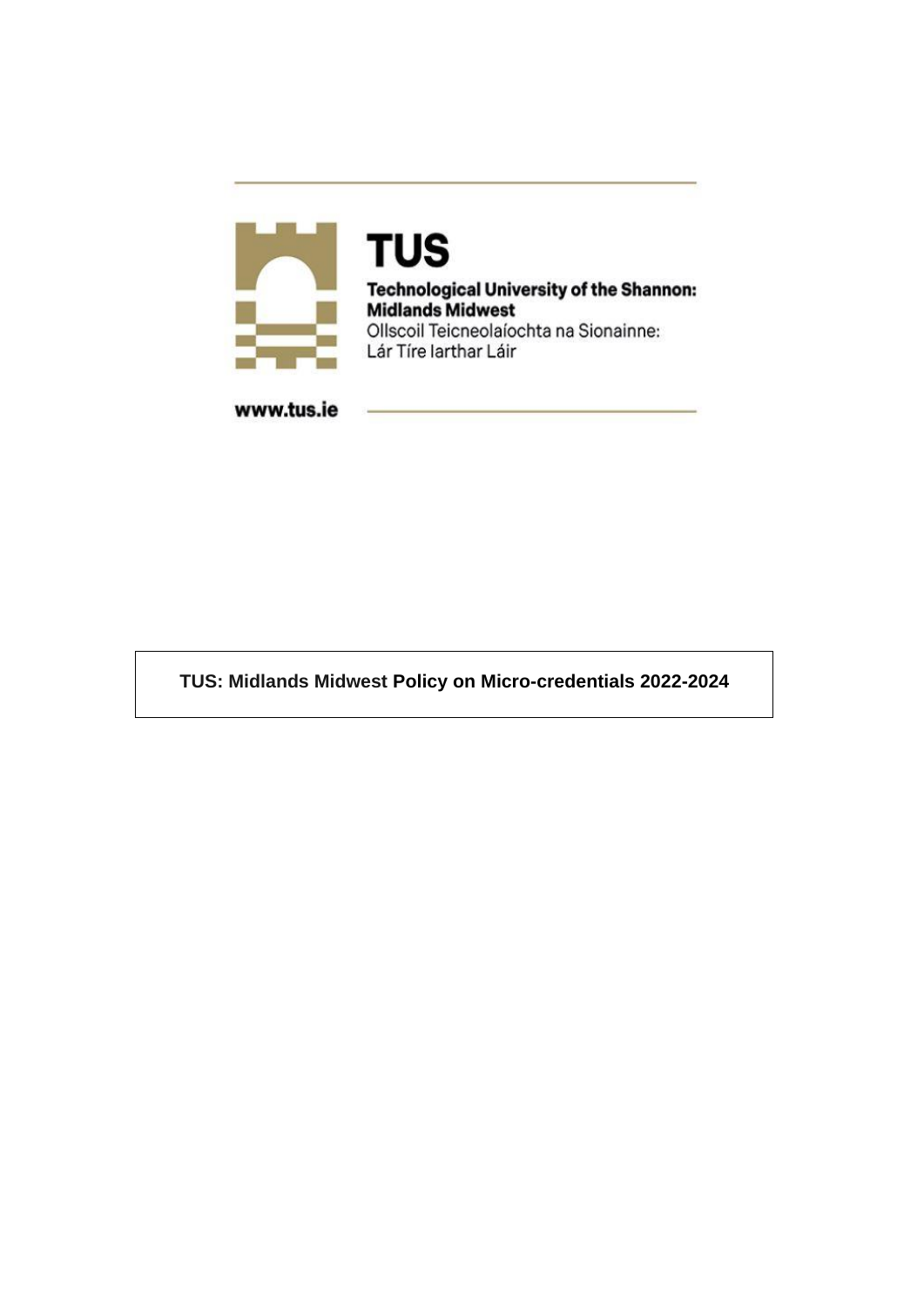

## **Document Control Record**

| <b>Academic Quality Assurance and Enhancement Handbook</b> |                                                 |  |
|------------------------------------------------------------|-------------------------------------------------|--|
| Volume X: No X                                             |                                                 |  |
| <b>Document Title</b>                                      | TUS Policy on Micro-credentials 2022-2024       |  |
| <b>Document Entrust</b>                                    | Academic Council Subcommittee:                  |  |
|                                                            | Programme Provision including Flexible Learning |  |
| <b>Document Status</b>                                     | Approved                                        |  |
| <b>Revision No</b>                                         | 1.0                                             |  |
| <b>Pages</b>                                               | Page 2 of 13                                    |  |
| <b>Approval Body</b>                                       | <b>Academic Council</b>                         |  |
| <b>Date of Approval</b>                                    | 25/02/2022                                      |  |
| <b>Next Revision</b>                                       | 2023                                            |  |

| <b>Revision History</b>                                  |          |  |
|----------------------------------------------------------|----------|--|
| <b>Revision No</b><br><b>Comments/Summary of Changes</b> |          |  |
| 1.0                                                      | Approved |  |
|                                                          |          |  |
|                                                          |          |  |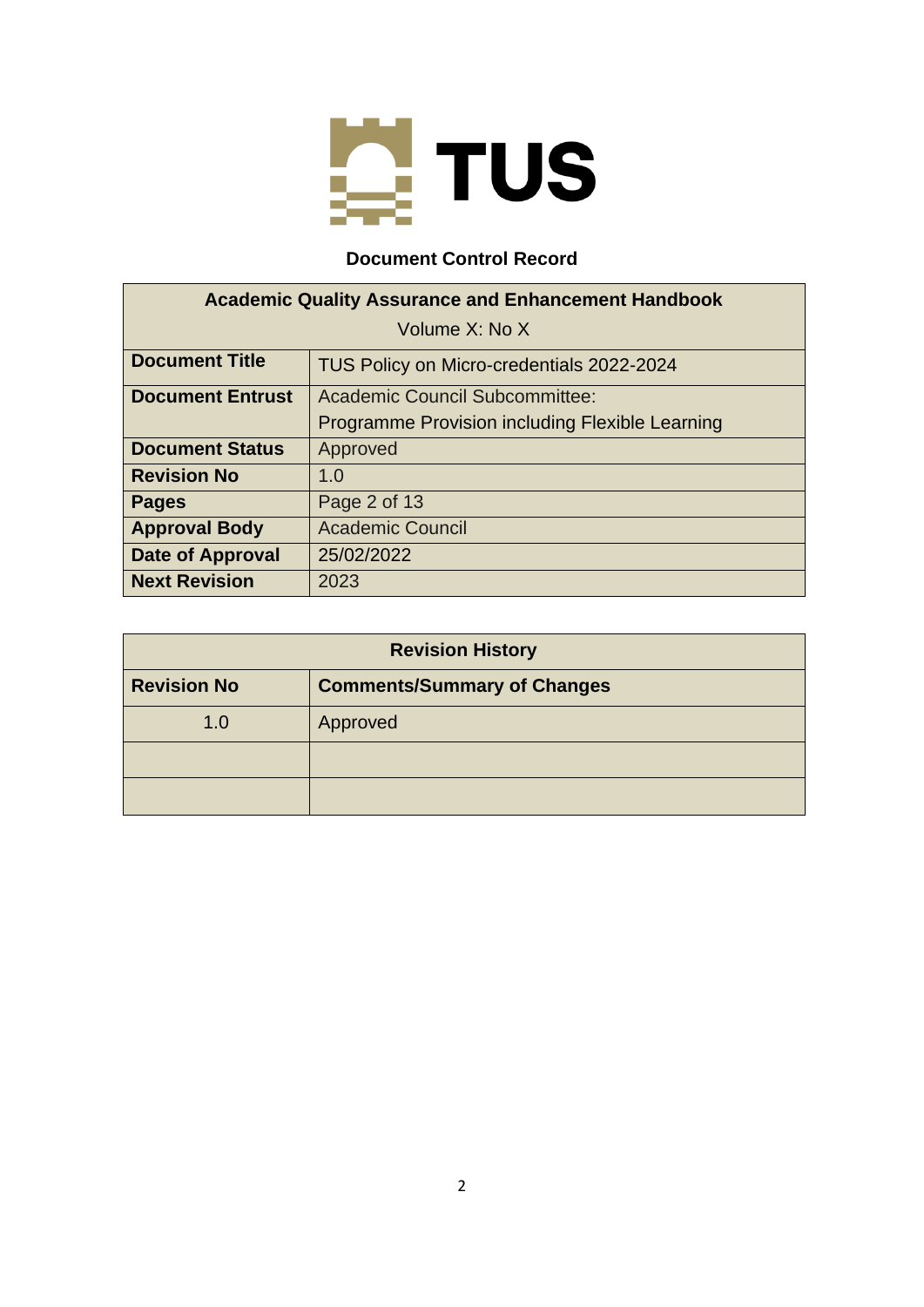# **Contents**

| 1.1 |  |  |
|-----|--|--|
| 1.2 |  |  |
| 1.3 |  |  |
| 1.4 |  |  |
|     |  |  |
|     |  |  |
| 3.1 |  |  |
| 3.2 |  |  |
| 3.3 |  |  |
|     |  |  |
| 4.1 |  |  |
| 4.2 |  |  |
| 4.3 |  |  |
|     |  |  |
| 5.1 |  |  |
| 5.2 |  |  |
|     |  |  |
| 6.1 |  |  |
|     |  |  |
|     |  |  |
|     |  |  |
|     |  |  |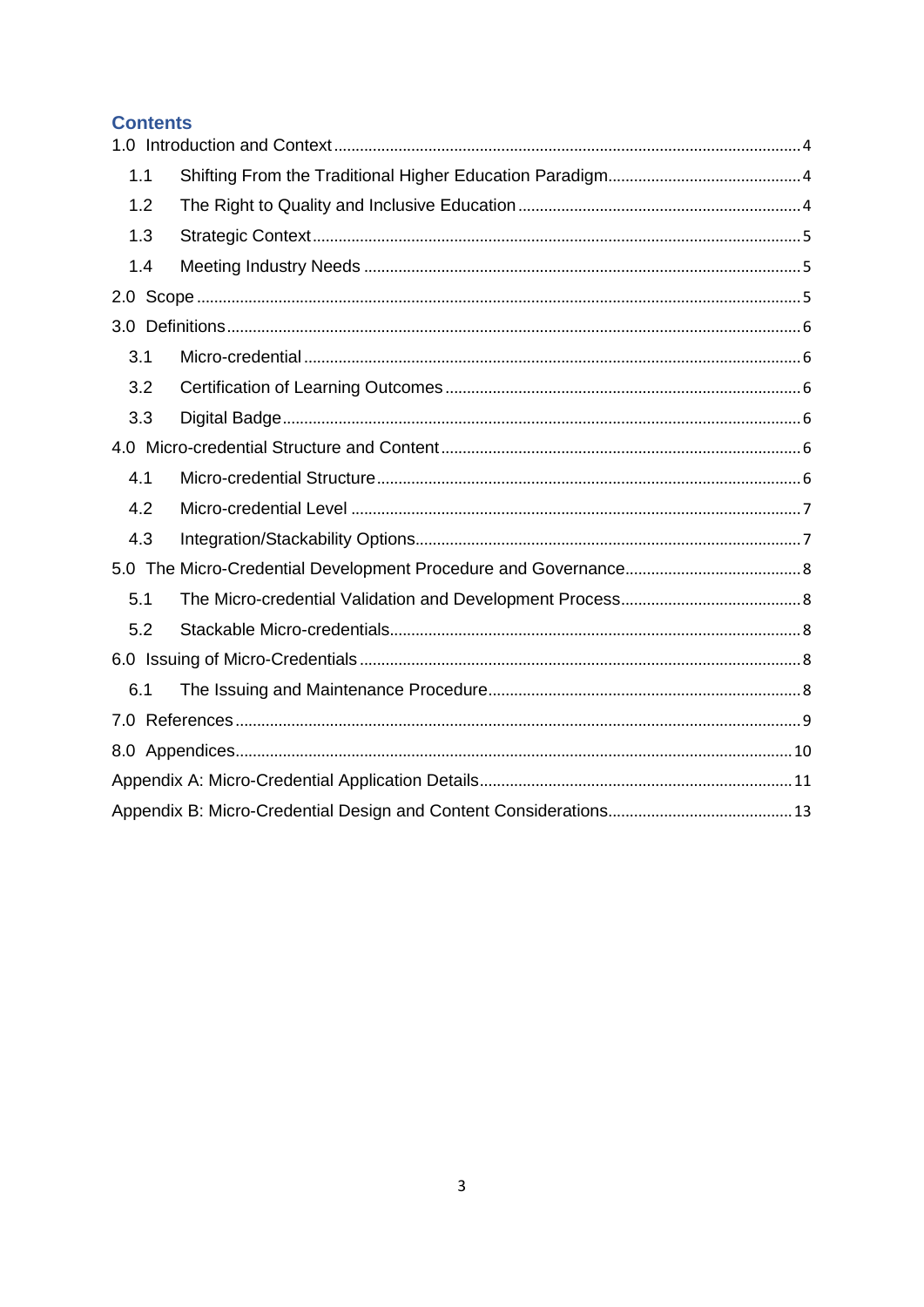#### <span id="page-3-0"></span>1.0 Introduction and Context

Continuing professional development (CPD) is long-established in industry; individuals keep track of their education and training as evidence of upskilling and personal development on an on-going basis. Most professional bodies have a requirement where members must maintain a CPD log in order to maintain their certifications. Traditionally, students would attend short courses and receive a Certificate of Attendance. Other CPD activities would include self-directed learning and other pursuits. Online courses offer certification that can be used as proof of course participation. The use of micro-credentials is one means of recognising participation in short courses and other CPD activity. In their electronic form, Digital Badges can be used to represent micro-credentials as a form of verifiable evidence of an achievement or activity.

This policy is informed by the recommendations made in the final European Commission Report (2020) *A European Approach to Micro-Credentials: Output of the Micro-credentials Higher Education Consultation Group.*

## <span id="page-3-1"></span>1.1 Shifting From the Traditional Higher Education Paradigm

The Technological University of the Shannon: Midlands Midwest (TUS) offers a range of programmes from Level-6 to Level-10 on the National Framework of Qualifications (NFQ) (Quality and Qualifications Ireland, 2021). The courses of study offered meet the needs of students and industry in the traditional way. In recent years there has been an increasing demand for flexible learning (Valtonen *et al* 2020). This approach allows the student to study specific modules and accumulate them for a higher award. In the TUS context, these modules have a minimum of 5 ECTS credits, with the minimum of 10 ECTS credits being used for a special purpose award (SPA).

There is an opportunity to further develop this approach for shorter programmes of study, where a student is awarded certification for learning undertaken attracting less than 10 ECTS credits.

#### <span id="page-3-2"></span>1.2 The Right to Quality and Inclusive Education

According to the European Pillar of Social Rights (European Commission, 2017), "Everyone has the right to quality and inclusive training and life-long learning in order to maintain and acquire skills that enable them to participate fully in society and manage successfully transitions in the labour market".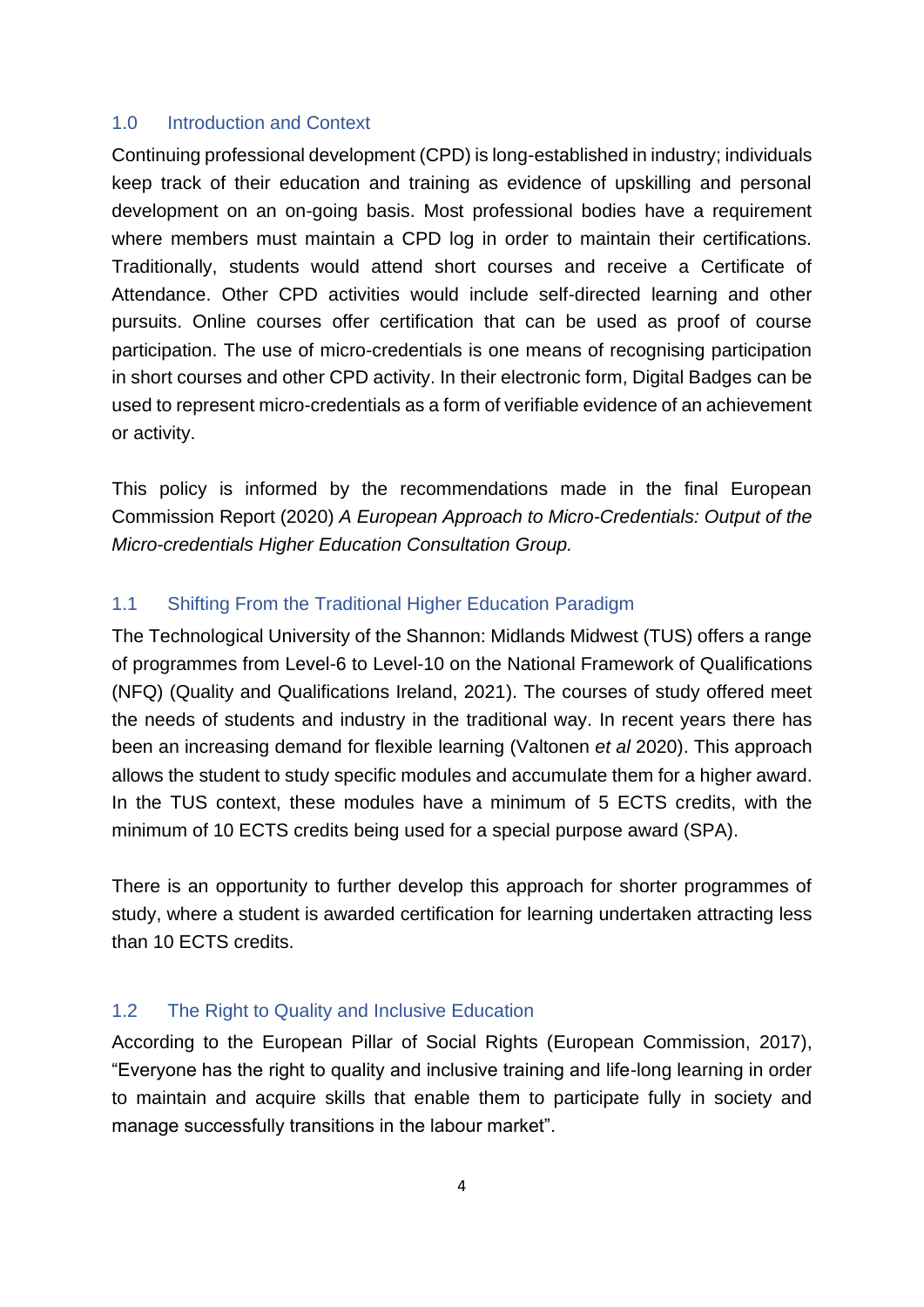## <span id="page-4-0"></span>1.3 Strategic Context

The use of micro-credentials is in line with TUS's strategic vision as being "a leading provider of higher education that is student centred, research informed, industry relevant and accessible for all". The traditional higher education model dictates the development of programmes by means of the accumulation of (ECTS) credits. TUS follows the National Framework of Qualifications (NFQ) model. A typical full-time year of study requires the accumulation of 60 credits; a Level 6 course requires 120 credits, typically two years of study. A further 60 credits are required for an ordinary degree and a further 60 credits for an honour's degree. This equates to four years of full-time study.

There are, however, many (CPD-oriented) short courses and other activities that do not come under the NFQ umbrella, as typically, programme modules are not developed below 5 ECTS credits.

## <span id="page-4-1"></span>1.4 Meeting Industry Needs

In the Irish education context, major awards are well-established and aligned with the National Framework of Qualifications (NFQ) (Quality and Qualifications Ireland,2021). Internationally, it is recognised by the major universities (European Commission, 2018) that there is a need to certify other forms of shorter academic and other achievement through the adoption of micro-credentials. Such certifications may be issued in the form of Digital Badges, which are an electronic, formal recognition of achievement not covered under normal academic processes. These credentials are evidence of work undertaken and certified in a more formal setting than previous manual settings.

## <span id="page-4-2"></span>2.0 Scope

This policy covers the development, validation, issuing and management of microcredentials having a credit value of less than 10 ECTS credits.

This policy describes the background and processes by which short courses and activities may be certified through the development, maintenance and issuing of microcredential certifications. The policy is not intended for courses that attract 10 ECTS credits or more.

Micro-credentials may also be used to certify short courses developed by other institutions but should be presented in collaboration with TUS.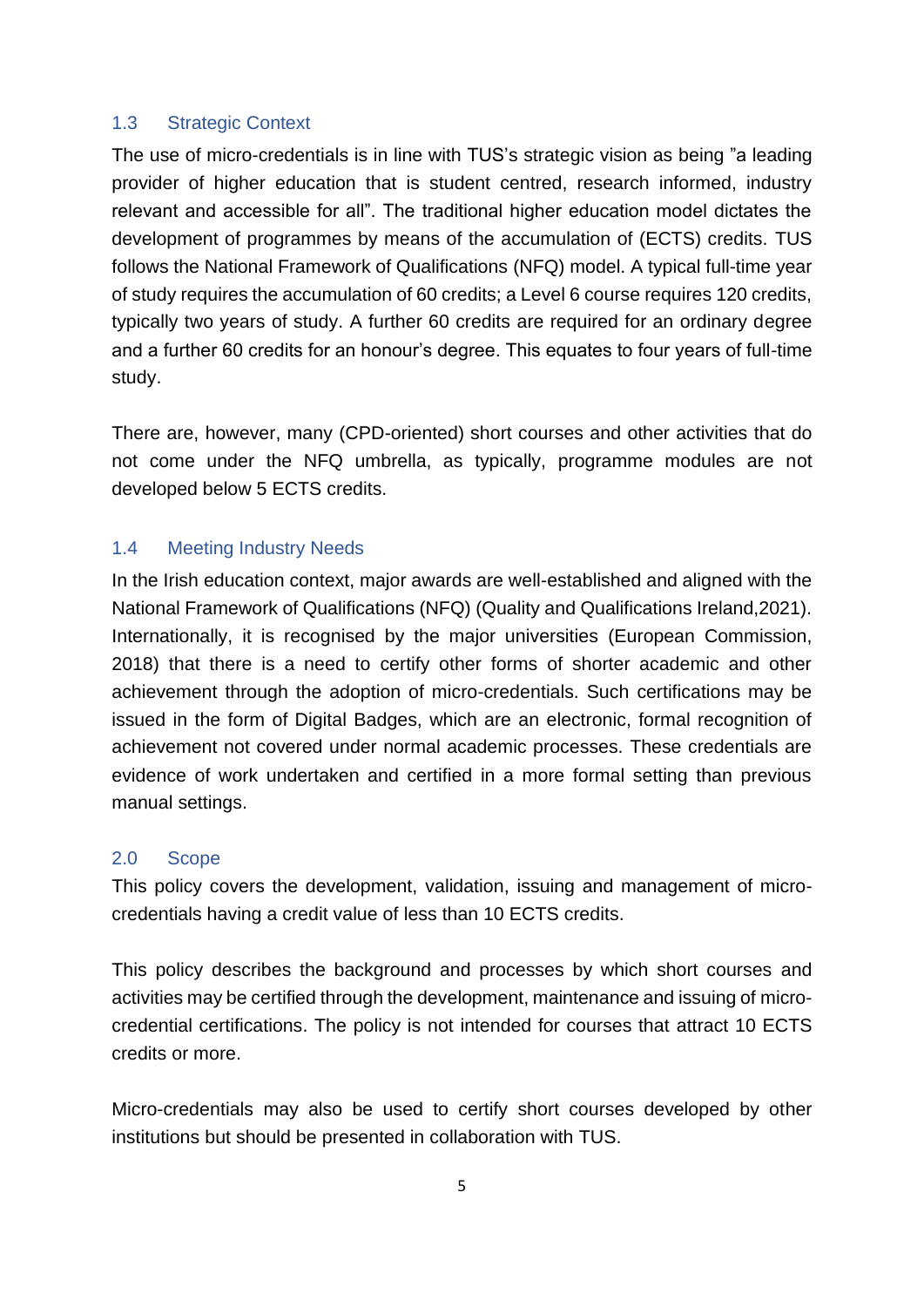## <span id="page-5-0"></span>3.0 Definitions

The following definitions are used in the context of this policy.

## <span id="page-5-1"></span>3.1 Micro-credential

A micro-credential (European Commission, 2020) "is a proof of the learning outcomes that a learner has acquired following a short learning experience. These learning outcomes have been assessed against transparent standards. The proof is contained in a certified document that lists the name of the holder, the achieved learning outcomes, the assessment method, the awarding body and, where applicable, the qualifications framework level and the credits gained.

Micro-credentials are owned by the learner, can be shared, are portable and may be combined into larger credentials or qualifications. They are underpinned by quality assurance following agreed standards".

Micro-credentials that are issued by formal education institutions can be aligned with the ESG (ENQA, *et al.,* 2015), through the NQF.

In the context of this policy, a micro-credential is a qualification that attracts less than 10 ECTS credits.

## <span id="page-5-2"></span>3.2 Certification of Learning Outcomes

The process of issuing a certificate, diploma or title formally attesting that a set of learning outcomes (knowledge, know-how, skills and/or competences) acquired by an individual have been assessed by a competent body against a predefined standard (European Commission, 2018).

## <span id="page-5-3"></span>3.3 Digital Badge

Digitally-signed credential electronic document which is issued by an awarding body to an individual to confirm and provide proof of their learning outcomes*.* Digital Badges are "online representations of learning experiences and activities that tell a story about the learner's education and skills" (Gamrat *et al*., 2014, p. 1136).

# <span id="page-5-4"></span>4.0 Micro-credential Structure and Content

## <span id="page-5-5"></span>4.1 Micro-credential Structure

The following list outlines the proposed EU standard of constitutive elements of microcredentials (European Commission, 2020):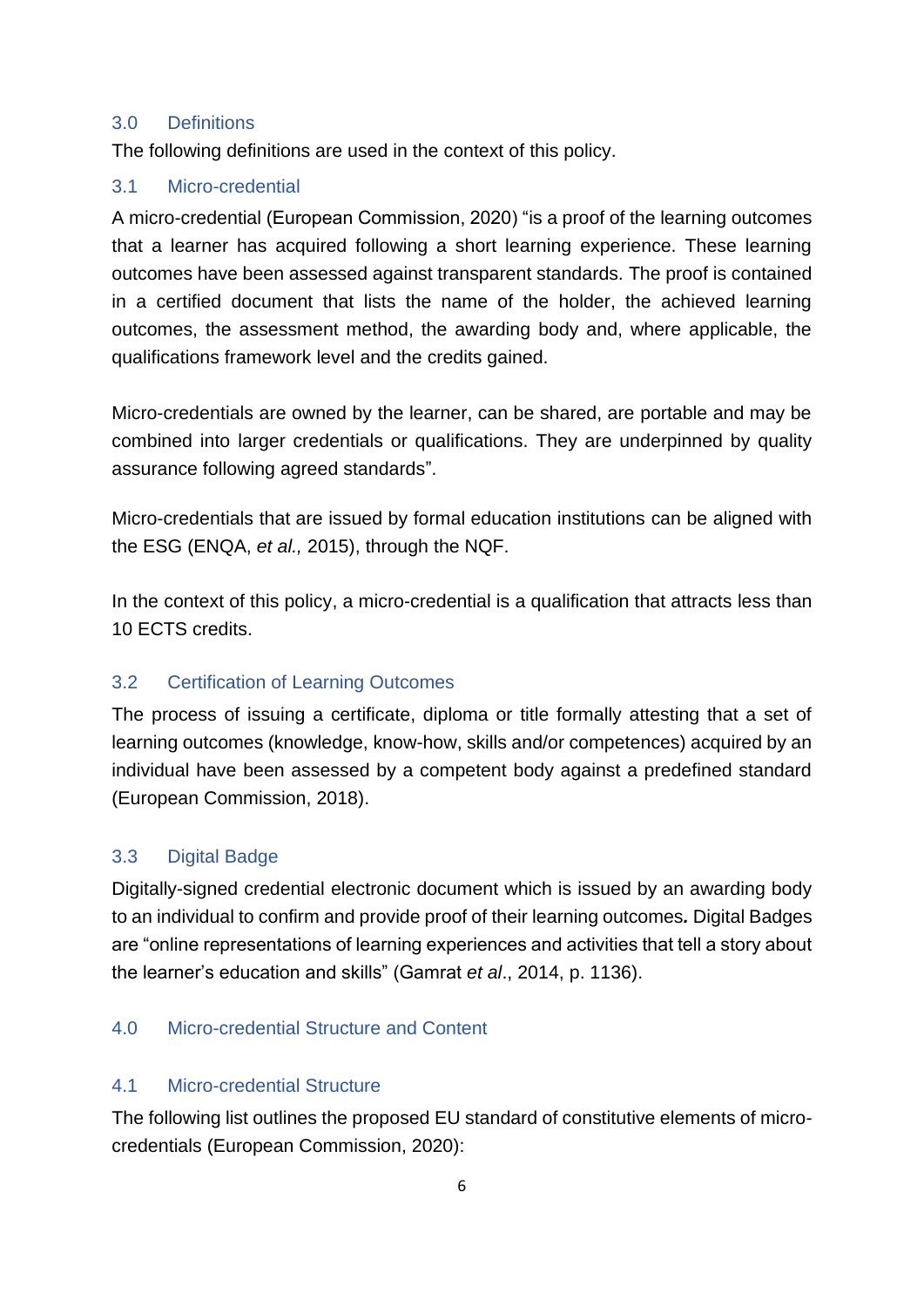- **Identification** of the learner
- **Title** of the micro-credential
- **Country/region** of the issuer
- **Awarding body**
- **Date** of issuing
- **Notional workload** needed to be achieved the learning outcomes (in **ECTS**, wherever possible)
- **Level** (and cycle, if applicable) of the learning experience leading to the microcredential (EQF and/or national qualifications framework; Overarching Framework of Qualifications of the European Education Area)
- **Learning outcomes**
- **Form of participation** in the learning activity (online, onsite or blended, volunteering, work experience)
- **Prerequisites:** needed to enrol in the learning activity
- **Type of assessment** (testing, application of a skill, portfolio, recognition of prior learning, etc)
- **Supervision and identity verification** during assessment (unsupervised with no identity verification, supervised online or onsite with identity verification)
- **Quality assurance** of the credential and, where relevant, of the learning content
- **Grade achieved**
- **Integration/stackability options** (standalone / independent micro-credential integrated, stackable towards another credential)
- Further information

The purpose of this metadata is to give the enquirer as much information as possible relating to the Micro-credential award.

# <span id="page-6-0"></span>4.2 Micro-credential Level

The NFQ level of the micro-credential award should be clearly stated when developing the micro-credential. The associated learning should be in line with the National Framework of Qualifications (NFQ).

# <span id="page-6-1"></span>4.3 Integration/Stackability Options

The default/stackability option should be set to "none" as default. In any other case, the normal course/module validation procedure must be undertaken.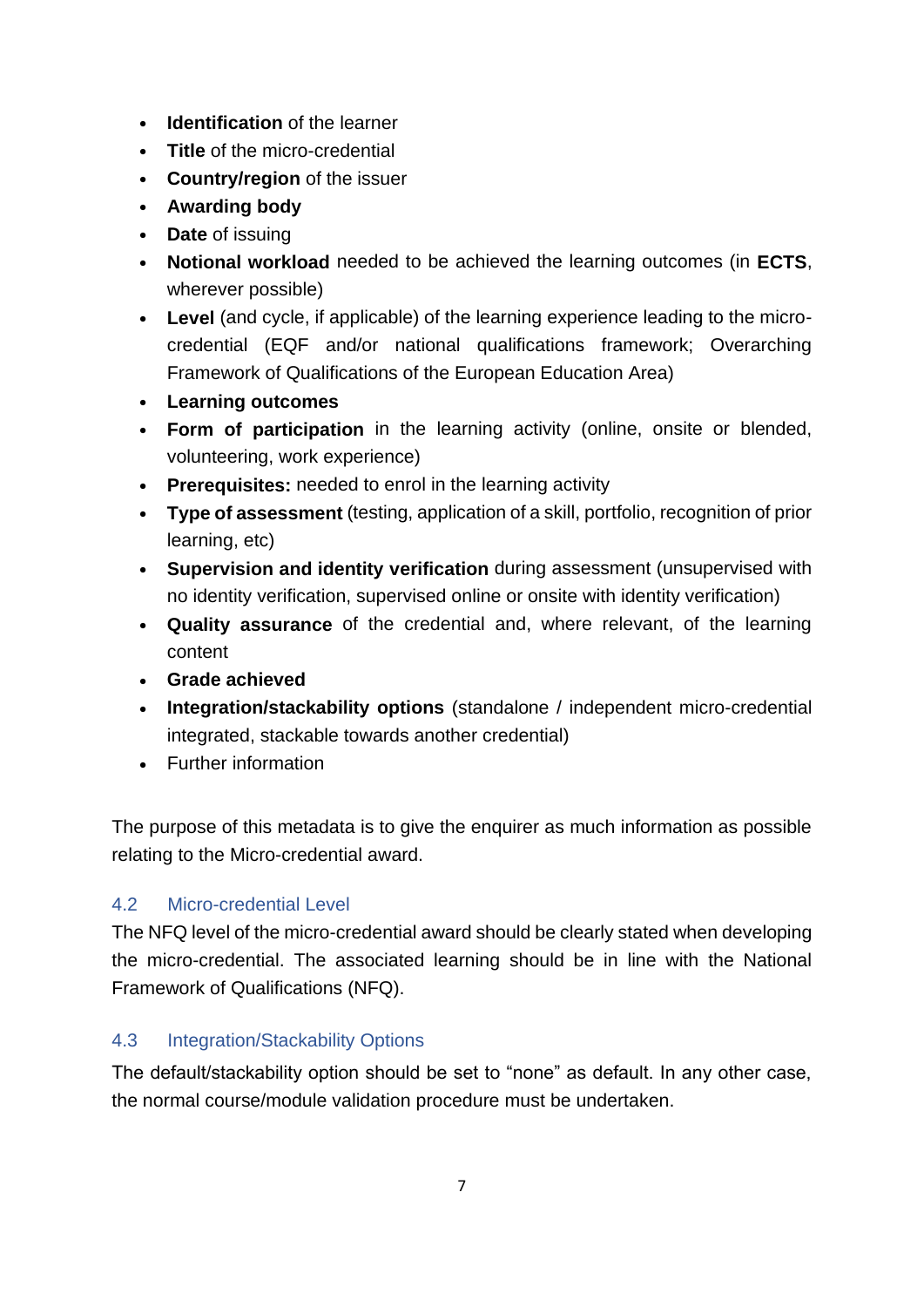## <span id="page-7-0"></span>5.0 The Micro-Credential Development Procedure and Governance

This Section outlines the process required to develop short courses or structured activity (valued at less than 10 ECTS credits).

## <span id="page-7-1"></span>5.1 The Micro-credential Validation and Development Process

The following outlines the process and oversight by which micro-credentials may be proposed, developed and issued:

- a) The relevant Department that wishes to develop a short course or structured activity submits the details of the micro-credential to the Programme Provision including Flexible Learning Sub-Committee of Academic Council (Appendix A).
- b) Following approval of the sub-committee, the Department may proceed with the development and running of the micro-credential activity. (Development guidelines are available in Appendix B)
- c) By default, a micro-credential is not associated with higher award. Academic Council approval must be sought if there is a requirement to this end.
- d) Should the relevant Department wish to collaborate with a third party in the development of and/or the running of a micro-credential, this is subject to Academic Council approval.

## <span id="page-7-2"></span>5.2 Stackable Micro-credentials

In the case where stackability or integration is required a validation process shall be required as per TUS Programme Validation process. This process is to ensure that the micro-credential is compatible with the proposed higher or integrated award.

## <span id="page-7-3"></span>6.0 Issuing of Micro-Credentials

On successful completion of the course or activity a student will receive a microcredential certification. Details of the micro-credential achieved will be kept in the Examinations Office as part of the student's academic record.

## <span id="page-7-4"></span>6.1 The Issuing and Maintenance Procedure

The following outlines the process by which the Examinations Office will issue a microcredential to the student:

- a) The course leader must be satisfied that the student has achieved the learning outcomes or goals as outlined in the micro-credential syllabus.
- b) A certificate is prepared for the student and signed off by the course leader.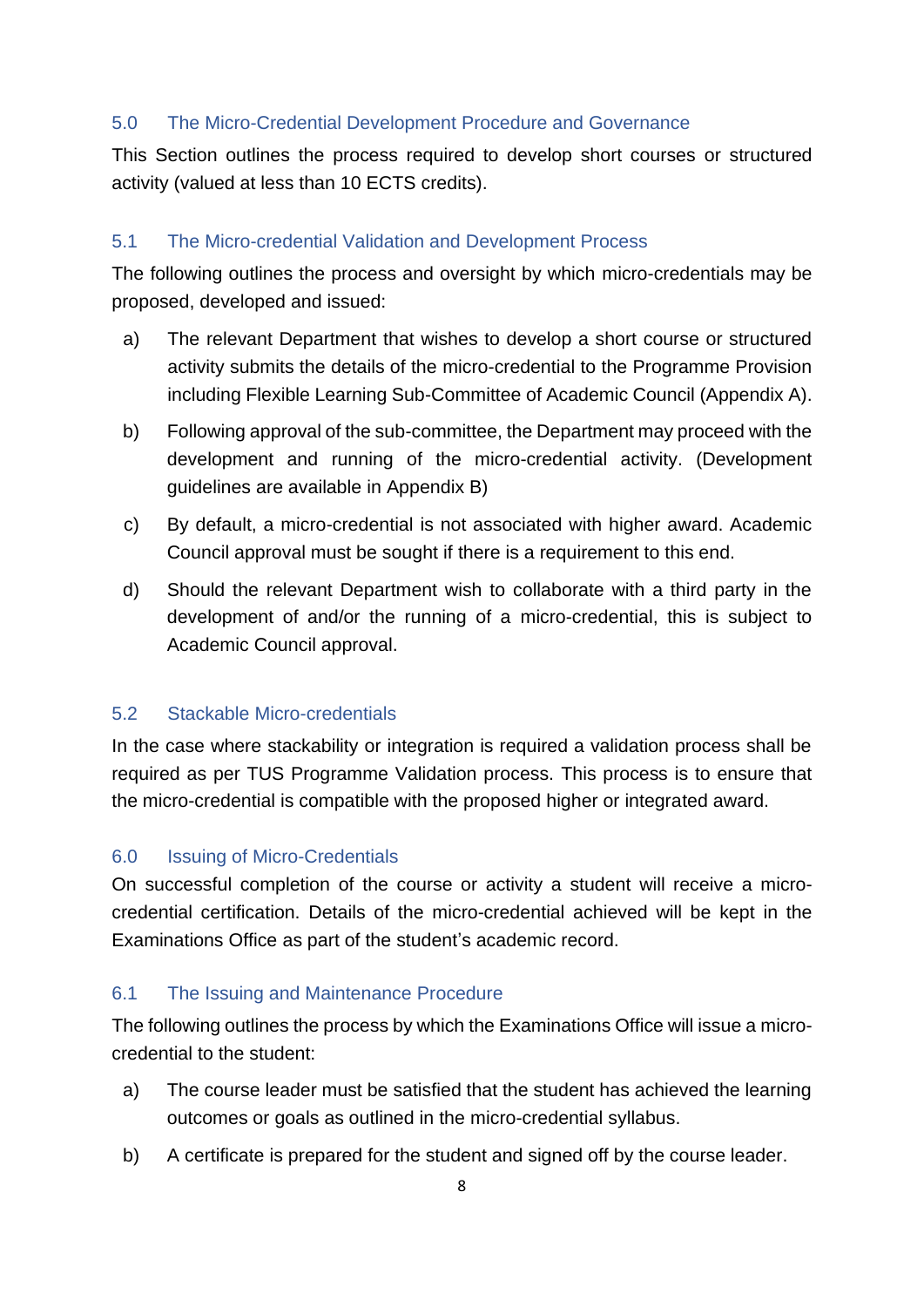- c) Micro-credential details shall be stored in a central repository, maintained by the Examinations Office.
- d) A micro-credential forms part of the student's academic record.
- e) Micro-credential statistics may be generated by the Examinations Office.
- f) Digital Badges, where applicable, may be issued to the student for the achievement of a micro-credential.

## <span id="page-8-0"></span>7.0 References

- 1) European Commission (2020). A European Approach to Micro-Credentials: Output of the Micro-credentials Higher Education Consultation Group. European Commission.
- 2) European Commission (2018). Europass Framework for Digitally-Signed **Credentials**
- 3) European Commission (2017). European Pillar of Social Rights in 20 Principles. Available at: [The European Pillar of Social Rights in 20 principles | European](https://ec.europa.eu/info/strategy/priorities-2019-2024/economy-works-people/jobs-growth-and-investment/european-pillar-social-rights/european-pillar-social-rights-20-principles_en)  [Commission \(europa.eu\)](https://ec.europa.eu/info/strategy/priorities-2019-2024/economy-works-people/jobs-growth-and-investment/european-pillar-social-rights/european-pillar-social-rights-20-principles_en)
- 4) ENQA *et al* (2015). Standards and Guidelines for Quality Assurance in the European Higher Education Area (ESG), Brussels, Belgium.
- 5) Gamrat, C., Zimmerman, H.T., Dudek, J., & Peck, K. (2014). Personalized workplace learning: An exploratory study on Digital Badging within a teacher professional development program. British Journal of Educational Technology, 45(6), 1136- 1148.
- 6) Quality and Qualifications Ireland (2021). "National Framework of Qualifications (NFQ)" Available at: [https://www.qqi.ie/Articles/Pages/National-Framework-of-](https://www.qqi.ie/Articles/Pages/National-Framework-of-Qualifications-(NFQ).aspx)[Qualifications-\(NFQ\).aspx](https://www.qqi.ie/Articles/Pages/National-Framework-of-Qualifications-(NFQ).aspx)
- 7) TUS: Midlands Midwest (2021) New Programme Validation Process Outline, Academic Years 2021-2023
- 8) Valtonen, T., Leppänen, U., Hyypiä, M. *et al.* Learning environments preferred by university students: a shift toward informal and flexible learning environments. *Learning Environ Res* **24,** 371–388 (2021). <https://doi.org/10.1007/s10984-020-09339-6>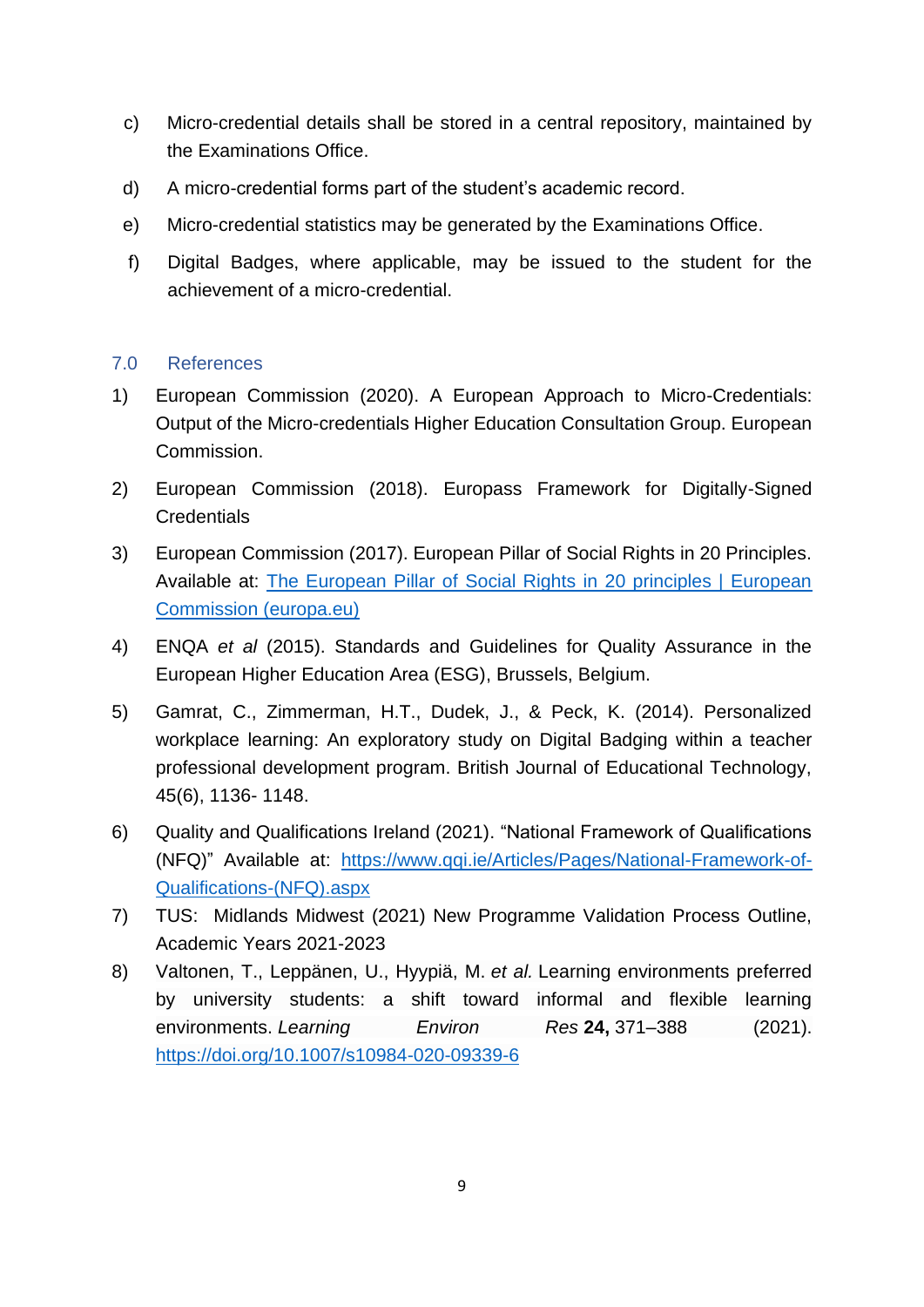# <span id="page-9-0"></span>8.0 Appendices

Appendix A: Micro-Credential Application Details

Appendix B: Micro-Credential Design and Content Considerations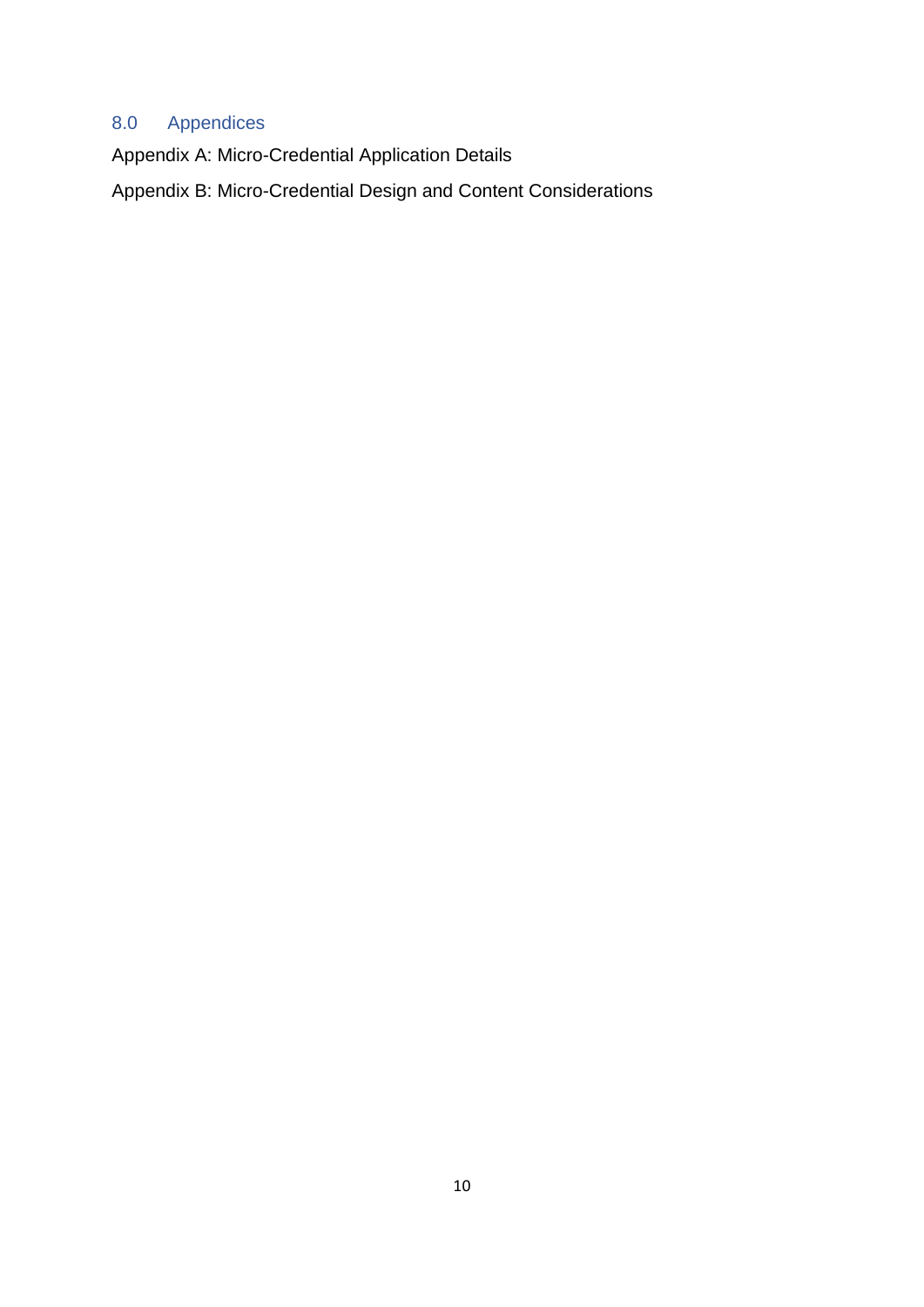# <span id="page-10-0"></span>Appendix A: Micro-Credential Application Details

| <b>Application</b>                                  | <b>Details</b>  |
|-----------------------------------------------------|-----------------|
| <b>Micro-credential Code</b>                        |                 |
| <b>Faculty/Department (Issuer)</b>                  |                 |
| <b>Faculty/Department Contact</b><br><b>Details</b> |                 |
| <b>Micro-credential Description</b>                 |                 |
| <b>Notional Workload</b>                            |                 |
| <b>ECTS Credits</b>                                 |                 |
| <b>NFQ Level</b>                                    |                 |
| <b>Associated integrated/higher</b><br>awards       | (Default: None) |
| <b>Learning Outcomes</b>                            |                 |
| <b>Form of Participation</b>                        |                 |
| <b>Pre-requisites</b>                               |                 |
| <b>Type of assessment</b>                           |                 |
| <b>Supervision and identity</b><br>verification     |                 |
| <b>Quality Assurance Measures</b>                   |                 |
| <b>Signature:</b><br><b>Programme Coordinator</b>   |                 |
| <b>Date</b>                                         | $\frac{1}{2}$   |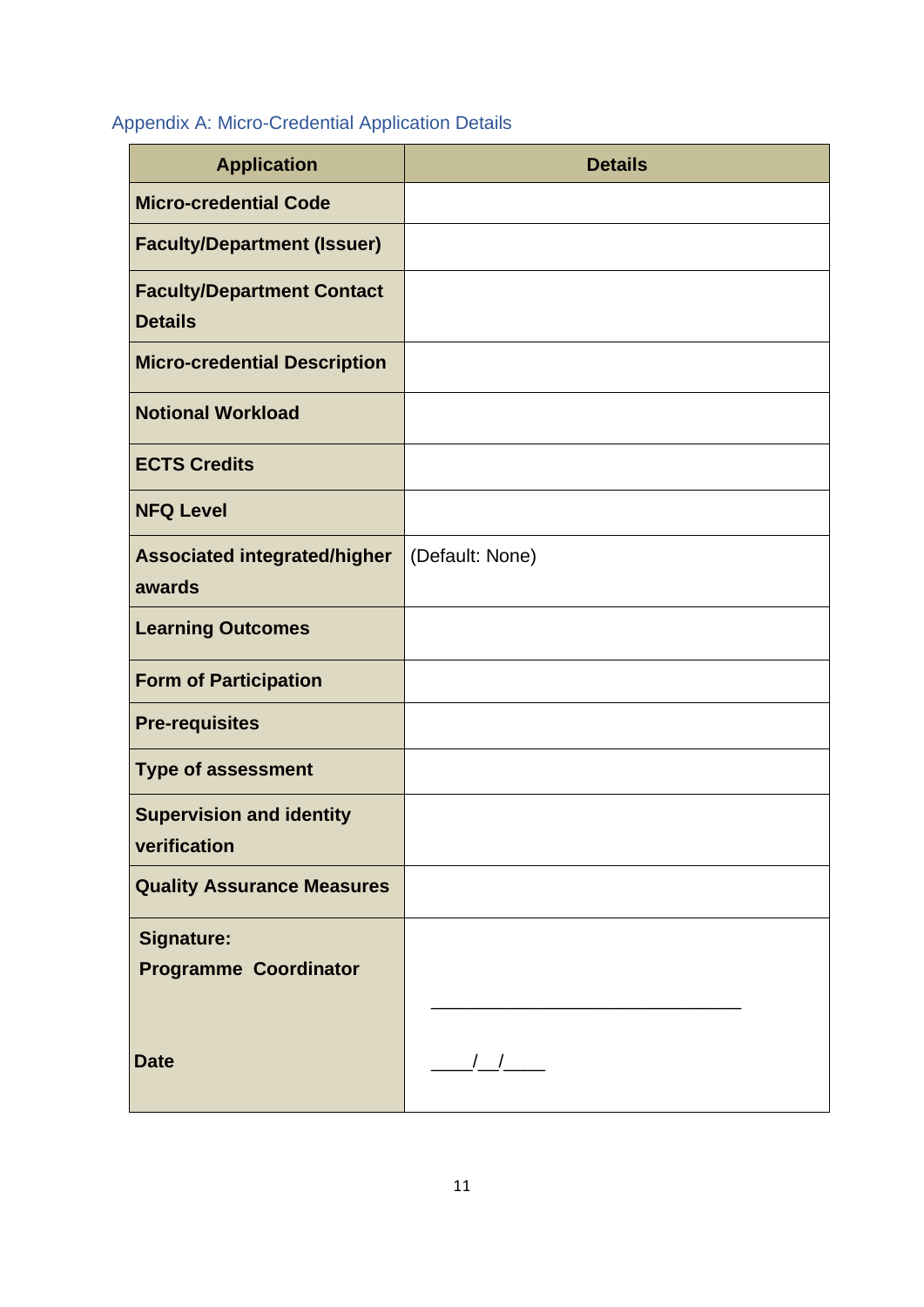| <b>Relevant supporting</b><br><b>Documentation (including</b><br><b>Syllabus (attached))</b> |  |
|----------------------------------------------------------------------------------------------|--|
| (Please list and attach)                                                                     |  |